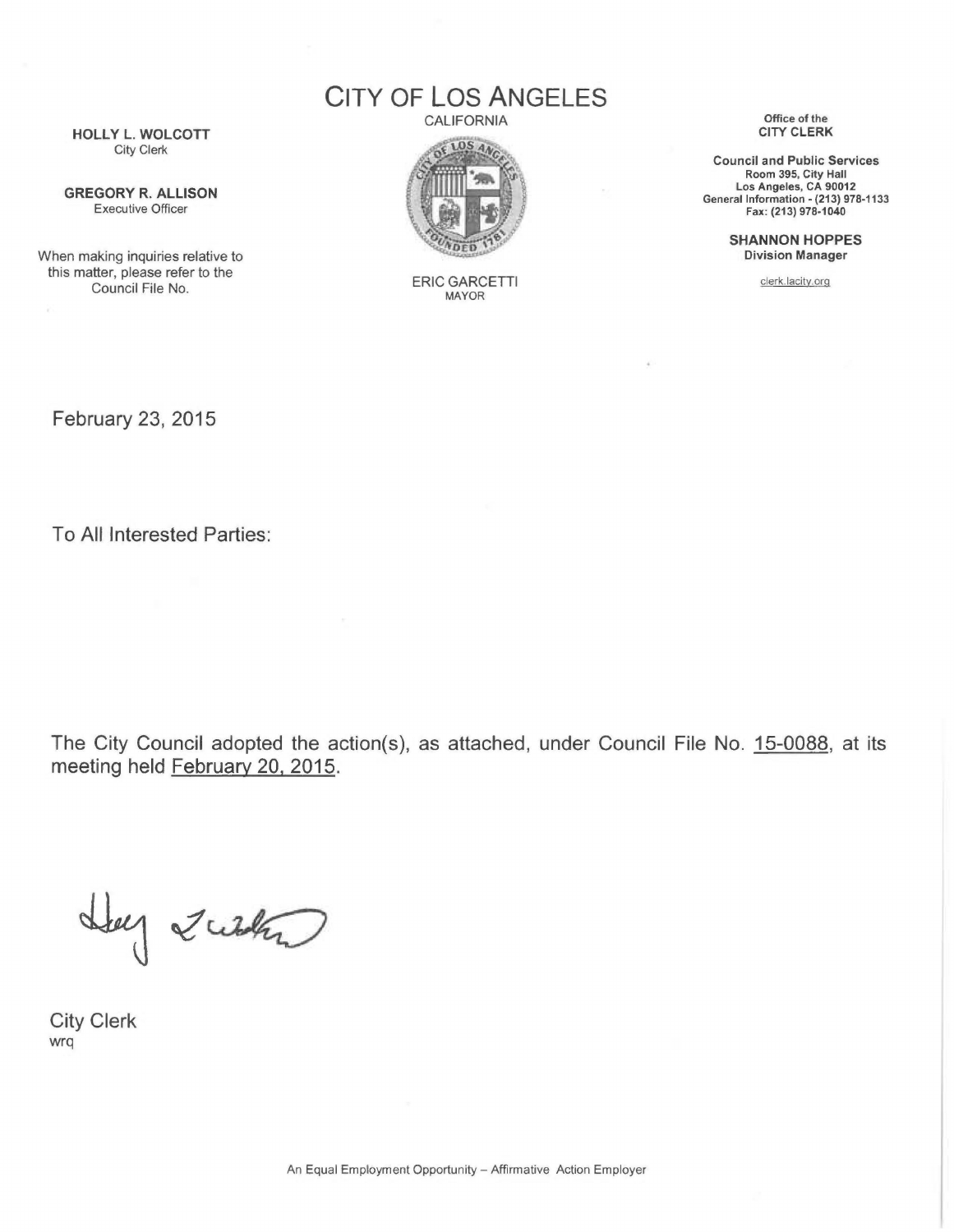TRANSPORTATION COMMITTEE REPORT relative to prohibiting the parking of oversized vehicles on Topham Street between Yolanda and Wilbur Avenues.

Recommendations for Council action, as initiated by Resolution (Biumenfield- Bonin):

- 1. RESOLVE, pursuant to California Vehicle Code Section 22507, to hereby prohibit the parking of vehicles that are in excess of 22 feet in length or over 84 inches in height, during the hours of 7:00 a.m. and 7:00 p.m. on both sides of Topham Street between Yolanda and Wilbur Avenues.
- 2. DIRECT the Los Angeles Department of Transportation (LADOT) to post signs giving notice of the above restriction for oversized vehicles, with those specific hours detailed, on both sides of Topham Street between Yolanda and Wilbur Avenues.
- 3. AUTHORIZE the LADOT to make any technical corrections or clarifications to the above instructions in order to effectuate the intent of this action.

Fiscal Impact Statement: Neither the City Administrative Officer nor the Chief Legislative Analyst (CLA) has completed a financial analysis of this report.

Community Impact Statement: None submitted.

## **SUMMARY**

On January 23, 2015, Council referred Resolution (Blumenfield - Bonin) relative to prohibiting the parking of oversized vehicles on Topham Street between Yolanda and Wilbur Avenues to the Transportation Committee for consideration.

At its meeting held February 11, 2015, the Transportation Committee considered a substitute Resolution presented by the CLA. The new Resolution contains modified findings as follows. Abutting the Metro Orange Line Light Rail facility on the north, Topham Street has become a popular location for the parking and storage of large vehicles, resulting in fewer parking spaces for residents and businesses, as well as limited visibility for drivers. A preschool, as well as numerous homes and businesses, are experiencing public safety issues associated with these large vehicles that park for long periods of time on Topham Street between Yolanda and Wilbur Avenues. Committee recommended that Council approve the substitute Resolution presented by the CLA to prohibit the parking of oversized vehicle on Topham Street as described above.

Respectfully Submitted,

**TRANSPORTATION COMMITTEE** 

MEMBER BONIN: VOTE ABSENT